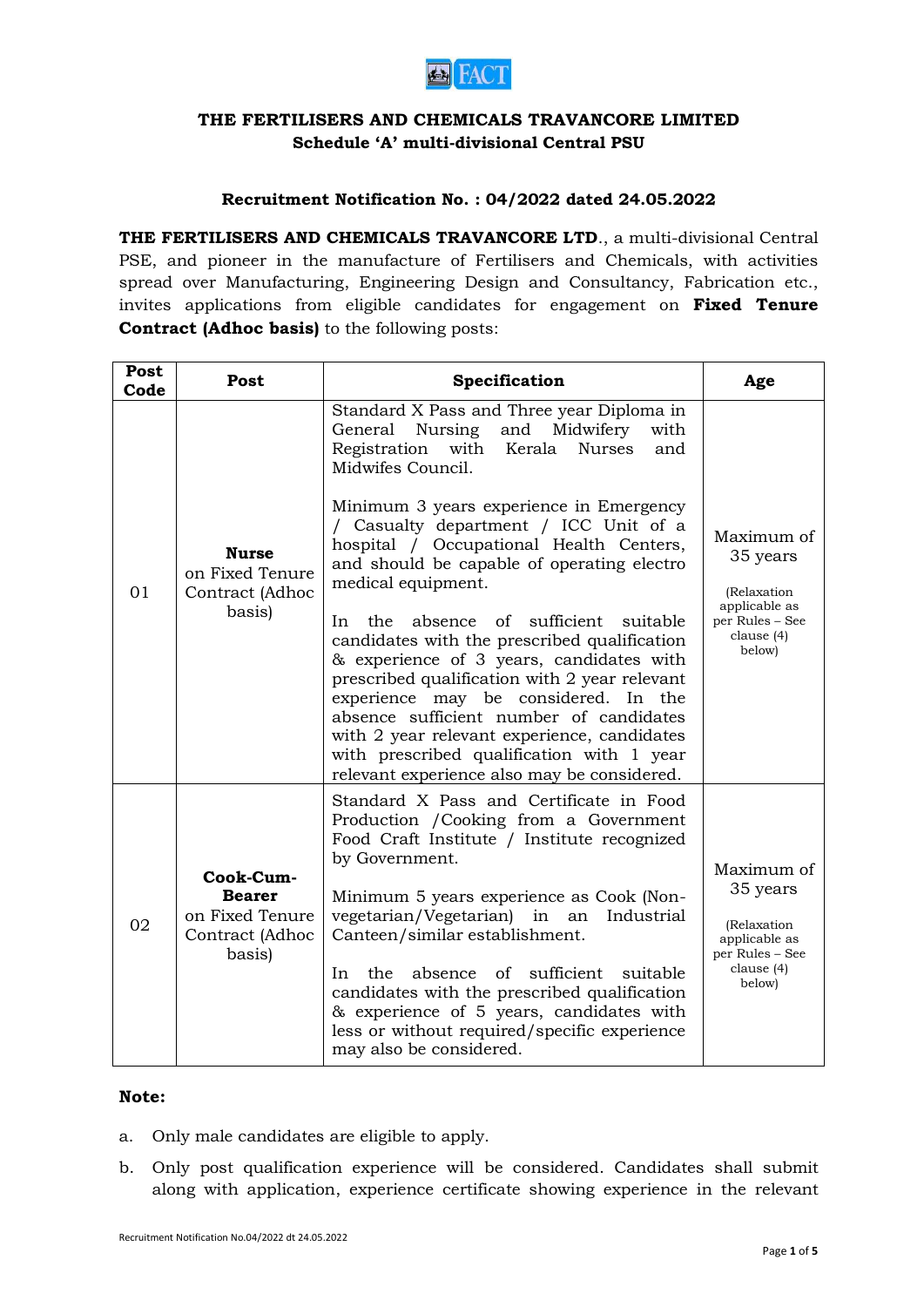

field and those who are presently working shall submit reasonable proof of employment in the relevant field to the satisfaction of Management, without which such experience (s) will not be counted.

- c. Experience on part time basis, daily wages shall not be considered (other than in case of direct engagement by FACT / Government.
- d. Relevant date for determining eligibility for age, qualification, experience etc. will be as on 01.05.2022
- e. Empanelment of candidates will be consequent to passing in the practical skill test.

## **General terms and conditions for appointment**

- 1. The engagement will be for a term of two years, renewable for a maximum period of 2 spells of one year each, at the discretion of the Management, subject to requirement, performance, assessment etc. Engagement is also liable to be terminated by the Management with 15 days' notice, at its discretion without assigning any reason.
- 2. Candidates offered engagement as above will be paid a consolidated pay mentioned below and an increase of 3% on successful completion of each year. Leave, ESI, Provident Fund, Shift allowance, TA & DA for duty travel will be applicable based on eligibility, as per Rules of the Company.

| Post Code | Consolidated Pay       |
|-----------|------------------------|
| 01        | $Rs.20000/-$ per month |
| 02.       | Rs.18000/- per month.  |

- 3. Reservation for SC, ST, OBC (NCL), EWS, PWBD and Ex-Servicemen category will be applicable as per Government Directives. EWS candidates shall submit EWS certificate of relevant year (income of 2021-22). OBC-NCL Candidates shall submit self-declaration along with the application, in the prescribed format provided in the website and if engaged, shall produce OBC-NCL certificate issued by competent authority within 6 months prior to joining.
- 4. Eligible candidates should have been born on or between 01.05.1987 and 30.04.2004. Relaxation in maximum age limit is permissible up to 5 years for SC/ST candidates, 3 years for OBC (NCL) candidates and 10 years for PWBD (disability 40% and above) candidates. Relaxation to Ex-Service personnel will be applicable as per GOI guidelines.
- 5. Educational qualification shall be from an Institute recognized by Government / affiliated to a Government recognized University / Institution. For the Post of Nurse, Diploma in General Nursing and Midwifery shall be approved by Nursing Council and candidates shall have Registration with Kerala Nurses and Midwifes Council.

**Note:** Those who have studied part time or through correspondence /distance/ private study/off campus course are not eligible to apply. (For Ex-servicemen, the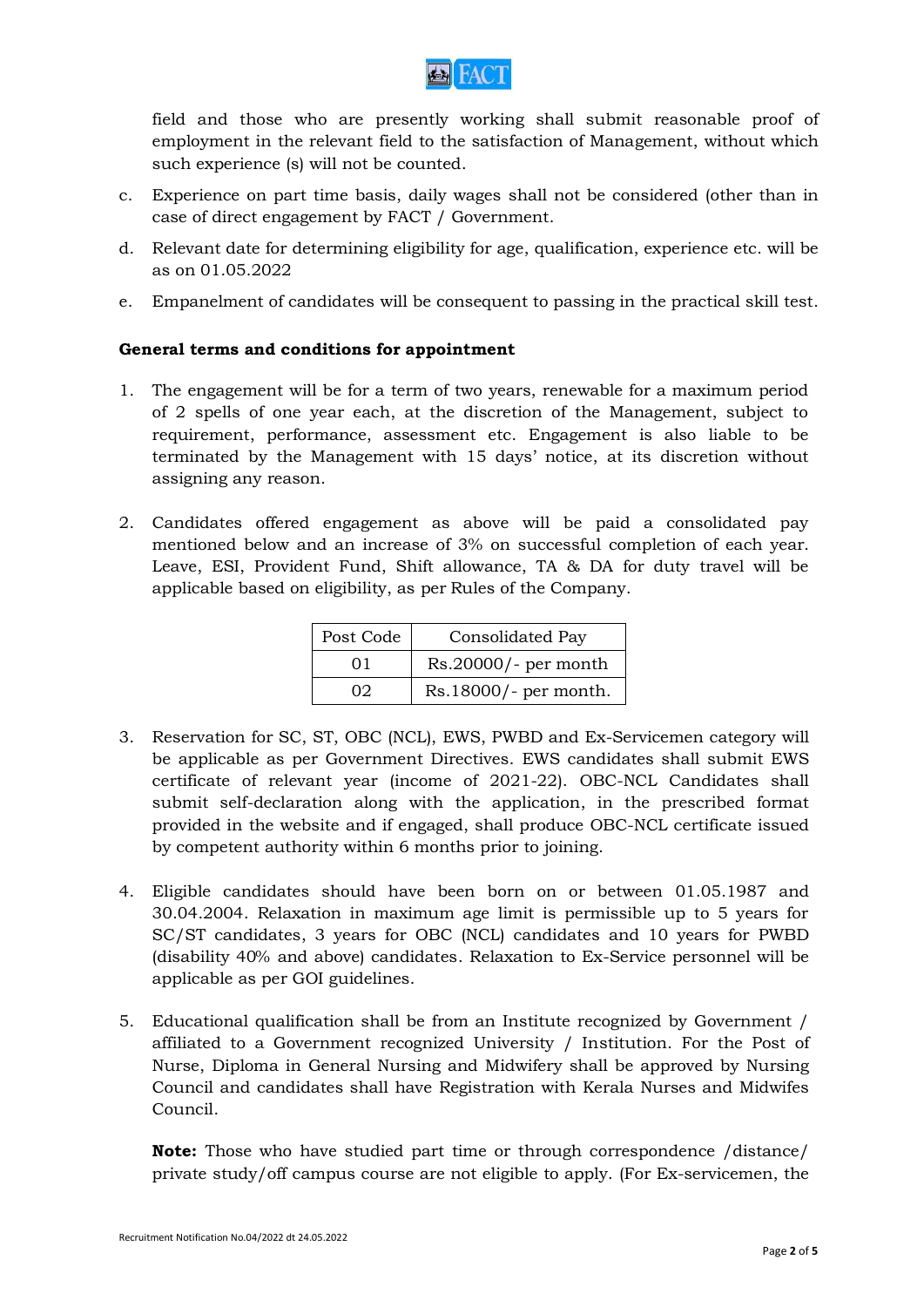

essential qualification acquired/awarded as part of their service and certificate issued by Armed Forces will be considered as eligible). No claim of possession of equivalent / higher qualification other than advertised educational qualification would be entertained.

- 6. The engagement will be subject to the candidate being fit and continuing to be fit during the period of contract as per the standards prescribed by the Company.
- 7. Engagement under this notification is only for fixed term and will not in any way directly or indirectly confer any right for extension of term of engagement or for permanent appointment or preferential treatment in appointment in the Company.
- 8. Management reserves the right to (i) short list candidates by adopting such methods or criteria found suitable at the discretion of the Management, and (ii) modify the mode of selection etc. The decision of the Company about the mode of selection, requirements, eligibility criteria, shortlisting of candidates etc. shall be final and binding. No correspondence will be entertained in this regard.
- 9. Candidates successful in the skill test and after scrutiny of documents will be ranked on the basis of the following criteria in the order given below:

| Post Code 01 - Nurse                                                                                     | Post Code 02 - Cook-Cum-Bearer                                                                                                                          |
|----------------------------------------------------------------------------------------------------------|---------------------------------------------------------------------------------------------------------------------------------------------------------|
| i. Completed years of relevant<br>experience of (i) three years (ii) two<br>years and (iii) one year     | i. Completed years of relevant<br>experience of (i) five years (ii) four<br>years (iii) three years (iv) two years<br>(iii) one year and (vi) zero year |
| ii. Earlier year of passing the relevant<br>qualification (year as mentioned in<br>Diploma certificate). | ii. Earlier year of passing<br>the<br>Certificate Course in<br>Food<br>Production / Cooking (year<br>as<br>mentioned in Pass certificate)               |
| iii. Earlier date of birth.                                                                              | iii. Earlier date of birth.                                                                                                                             |

- 10. Meeting the eligibility criteria / attending or being successful in the skill test or such other selection method adopted by Management by itself will not confer any right on the applicant for selection or to be included in the Panel or for engagement.
- 11. Engagement from the panels will be at the sole discretion of the Management, based on requirements, following reservation rules.
- 12. Interested candidates from the panel may be considered for engagement for periods of shorter duration too, based on requirements of the Company at rates/ terms fixed by the Company for such engagement.
- 13. Only Indian nationals are eligible to apply.
- 14. Candidates desiring to apply for the post against this notification can apply by filling and submitting the details in the Online Form by clicking the respective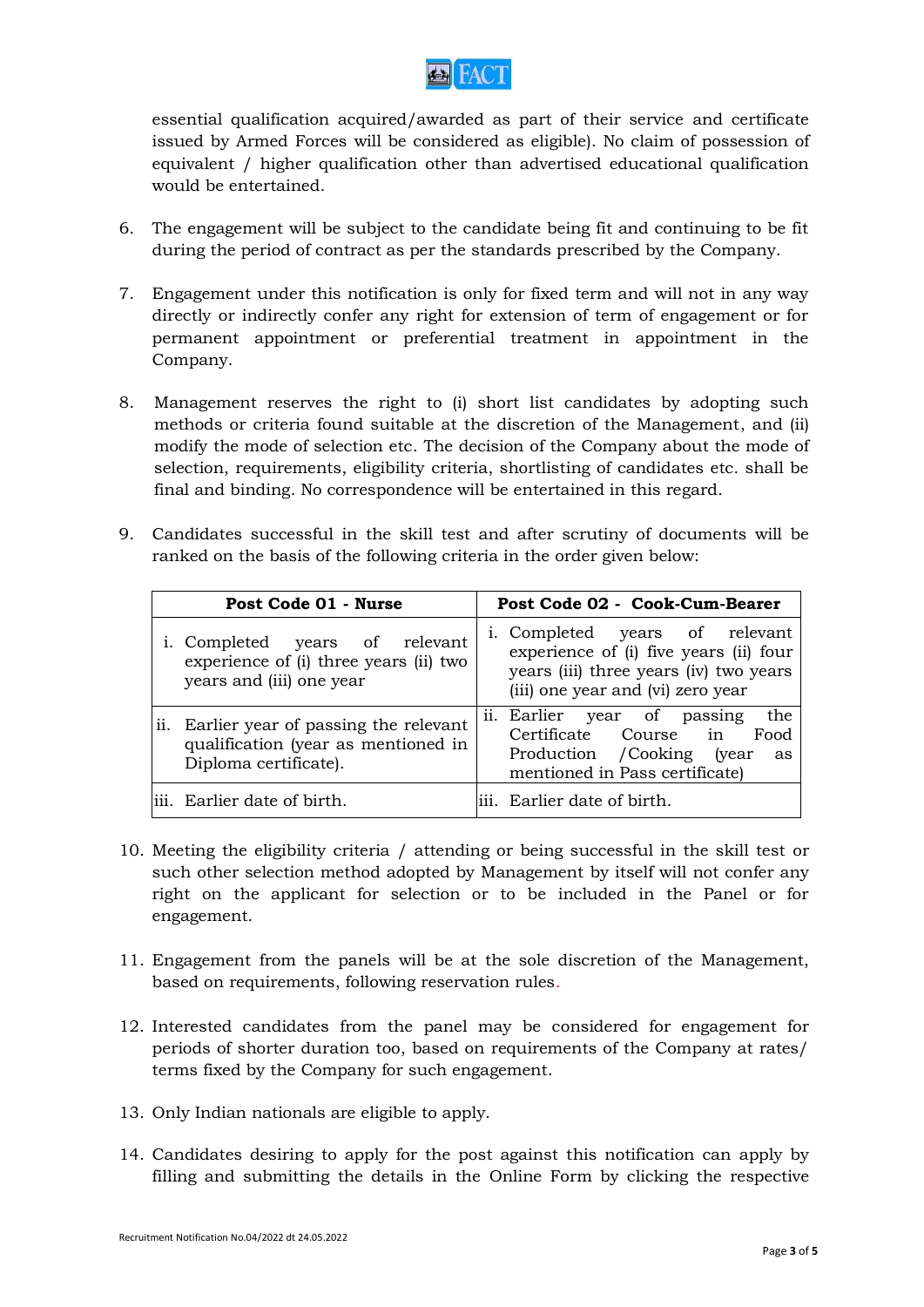

**Online Application link** provided in the website [www.fact.co.in](http://www.fact.co.in/) >> Careers >> Job Openings >> Recruitment Notification 04/2022. The following shall be ensured while submitting the application through Online method.

- a) All necessary data shall be filled in the Online Forms as prescribed.
- b) Application Form in the prescribed format for the relevant post (given as **"**Prescribed Application Form**"** in the website along with notification), shall be printed, manually filled, signed, photo affixed and uploaded in PDF format in the prescribed place provided in the Online Form. Relevant data furnished in the Application Form shall not differ from that in Online Form.
- c) After filling and uploading the Application, the Online Form shall be submitted by clicking the **Submit** button.
- d) Print Out of Uploaded Prescribed Application Form in original (mentioned in (b) above) along with **self-attested copy** of (1) First page of acknowledgement mail received for submitting online Form (2) Proof of Date of Birth (3) Certificates to prove educational qualification from Std X onwards (both mark sheet and Pass Certificate) (4) Certificates to prove relevant experience mentioned in the Prescribed Application Form (5) Certificate of Registration with Kerala Nurses & Midwife Council (for post code 01) (6) Certificate showing proof of Caste / Ex-Servicemen etc, if reservation/relaxation is claimed on account of these (7) Self Declaration for OBC-NCL candidates (7) Aadhaar, shall be sent **by Speed Post / Registered Post** to **DGM (HR) IR, HR Department, FEDO Building, FACT, Udyogamandal, PIN – 683 501** so as to reach latest within 10 days from the last date of submitting online form.
- *e)* Envelope containing the application shall be superscribed with the name of the post applied for ie; *"Application for the post of (Mention post applied here) - Ad.04/2022".*
- f) **Application received by post without submitting online Form / without Prescribed Application Form, Online Form submitted, without uploading Prescribed Application Form or not receiving Application by post or Application received late, will not be considered.**

| How to Apply                             |                                                |  |  |  |
|------------------------------------------|------------------------------------------------|--|--|--|
| Stage 1                                  | Stage 2                                        |  |  |  |
| Submit Online Form / Upload              | Send the original Prescribed Application       |  |  |  |
| filled Prescribed Application on         | Form uploaded with all relevant certificates / |  |  |  |
| before 4.00<br>PM<br>on<br><sub>or</sub> | documents by Speed Post / Registered           |  |  |  |
| 10.06.2022                               | <b>Post</b> so as to reach us on or before     |  |  |  |
|                                          | 20.06.2022                                     |  |  |  |

g) Last date for submission of Online Form will be **4.00 PM on 10.06.2022.**

- 15. Incomplete applications, applications without signature and photograph, and/or without documents in proof of eligibility, Originals of the documents shall be furnished as and when called for.
- 16. All further notifications shall be through the Company website and therefore